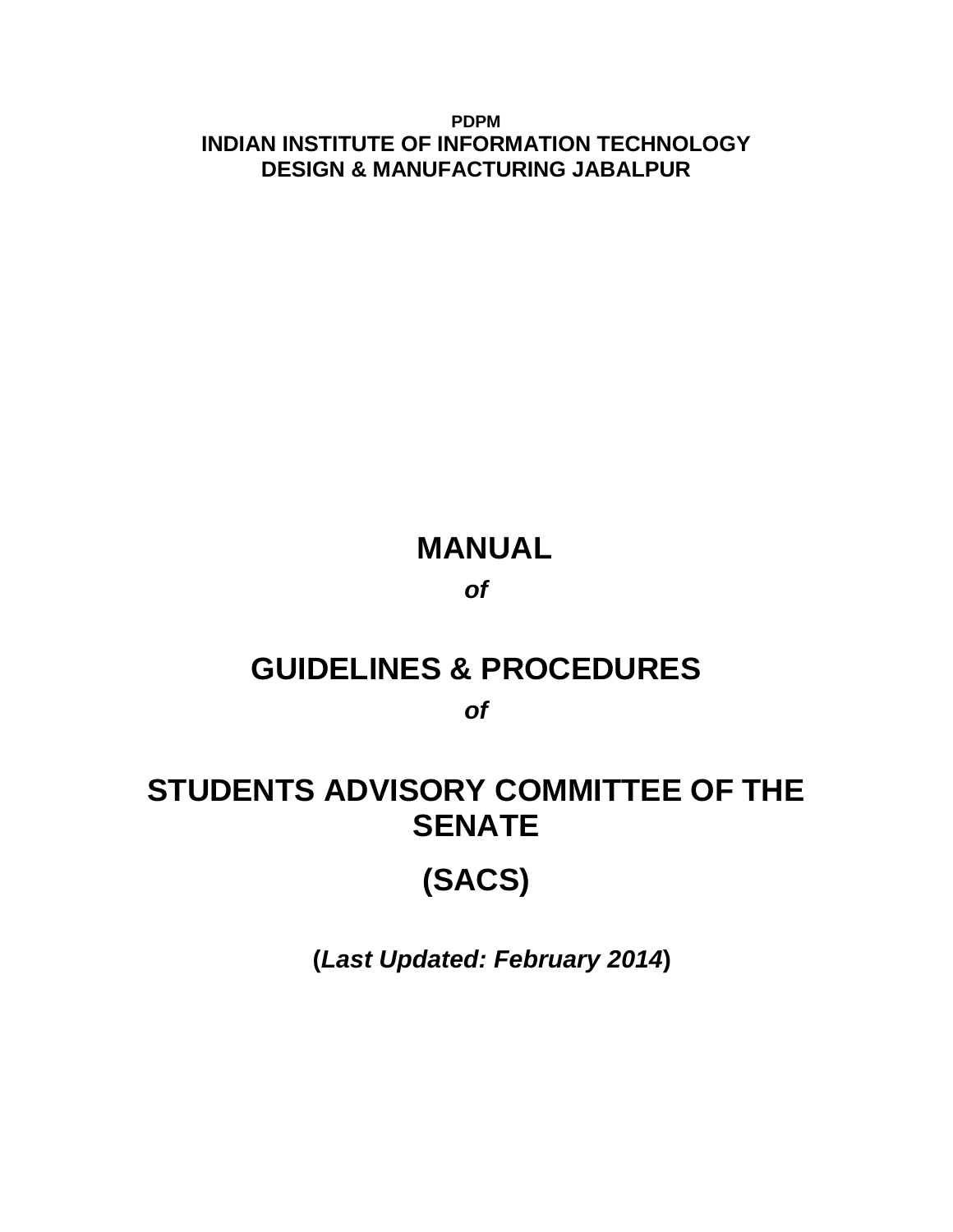# **INDEX**

# **PREAMBLE**

# **1. GROUNDS FOR ADVICE**

- 1.1. Indiscipline and Dishonesty in Academic Matters
	- 1.1.1. Dishonesty in the Computer Center and other Laboratories
	- 1.1.2. Dishonesty in the Library
- 1.2. Indiscipline and Dishonesty in Non-academic Matters
	- 1.2.1. Ragging
	- 1.2.2. Objectionable Behaviour with other Members of the Campus Community
	- 1.2.3. Unauthorized Conduct in the Campus
	- 1.2.4. Unauthorized Conduct in Halls of Residence
	- 1.2.5. Indiscipline in Gymkhana, its Various Activities/Events and other Organizational Matters
	- 1.2.6. Participation in events that cause Disturbance of Peace in the Campus
	- 1.2.7. Violations of Local, State, or Central Laws
	- 1.2.8. Violations of other Policies or Regulations

# **2. PROCEDURES FOR ADVISING DEFAULTING STUDENTS**

- 2.1. Committees and their Purview
- 2.2. Filing and Admitting a Complaint
- 2.3. Procedures Adopted by SACS/SACHR after Admitting a Complaint

# **3. ADVICE: ITS NATURE AND MODE**

- 3.1 Method of Arriving at the Recommendations
- 3.2 Possible Modes of Advice by SACS
- 3.3 Possible Modes of Advice by SACHRs

# **4. IMPLEMENTATION OF THE ADVICE**

- 4.1 Advise given by SACHRs
- 4.2 Advise given by SACS

# **5. APPEALING AGAINST THE ADVICE**

**6. GENERAL ISSUES**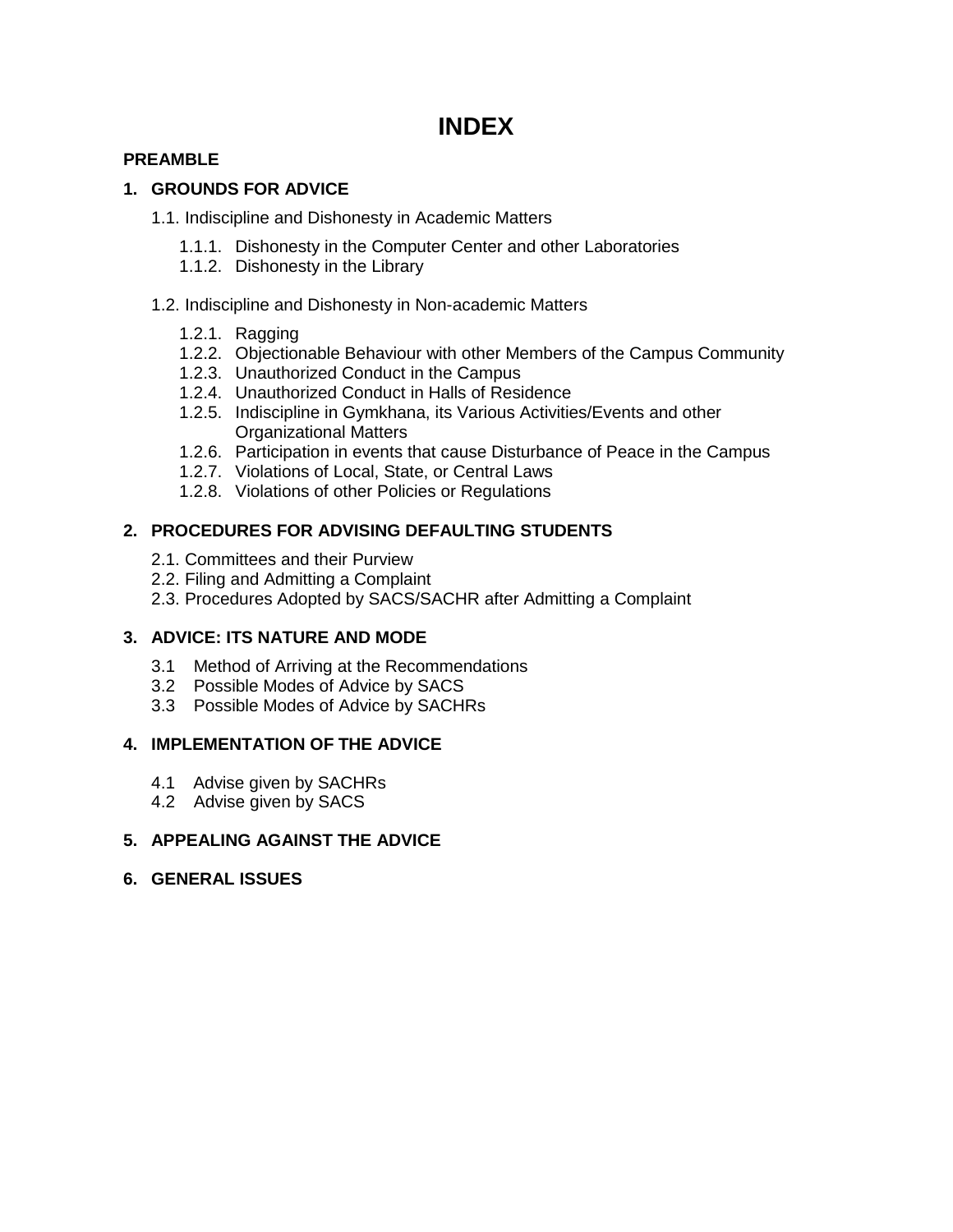#### **1. GROUNDS FOR ADVICE**

#### **1.1 Indiscipline and Dishonesty in Academic Matters**

- 1.1.1 Computer Center and other Laboratories of the Institute shall formulate rules and regulations for its users and shall display them. Such rules may also be amended from time to time. Violation of such rules and regulations shall be considered as an act of indiscipline.
- 1.1.2 Library of the Institute shall formulate rules and regulations for its users and shall display them. Such rules may also be amended from time to time. Violation of such rules and regulations shall be considered as an act of indiscipline.

#### **1.2 Indiscipline and Dishonesty in Non-Academic Matters**

#### 1.2.1 Ragging:

 (a) Any action which raises fear or apprehension thereof in a fresher or a junior student and (b) asking a fresher or a junior student to do any act or perform something which she/he will not do in the ordinary course and which has the effect of causing or generating a sense of shame or embarrassment so as to adversely affect her/his physique or psyche shall be considered by the Institute as acts of ragging and therefore treated as an act of gross indiscipline by Students Advisory Committee of the Senate (SACS).

If the individuals directly committing ragging are not clearly identified by the available prima-facie evidence, collective punishment could be restored to act as a deterrent.

#### 1.2.2 Objectionable Behavior with other Members of the Campus Community:

(a) Harassment of a student or the Institute staff on the basis of caste, sex, religion, etc, (b) a disorderly conduct whether by words spoken or written or by an act with the effect of teasing, treating or handling with rudeness any other campus resident, (c) indulging in rowdy activities which causes or is likely to cause annoyance, hardship or psychological harm to campus resident, (d) threatening with the intent to place the persons in reasonable fear for his/her safety or for the safety of his/her family shall be considered as acts of gross indiscipline by SACS.

# 1.2.3 Unauthorized Conduct in the Campus:

(a) Forgery, alteration, or misuse of any Institute document, record, key, electronic device etc, (b) theft of, conversion of, destruction of, or damage to any property of the Institute, (c) providing false information in deliberate, systematic and planned manner with the purpose of misguiding Institute authorities and personnel shall be considered as acts of indiscipline by SACS.

# 1.2.4 Unauthorized Conduct in Halls of Residence:

(a) Disrespecting the circulars of wardens and other Institute authorities regarding Hall regulations, (b) disrespecting rights, privileges, and sensibilities of other Hall residents, (c) inducement of other students including selfconsumption of alcohol and other drugs in the Hall, (d) organizing unlawful activities and meetings, (e) screening of unlawful films, (f) keeping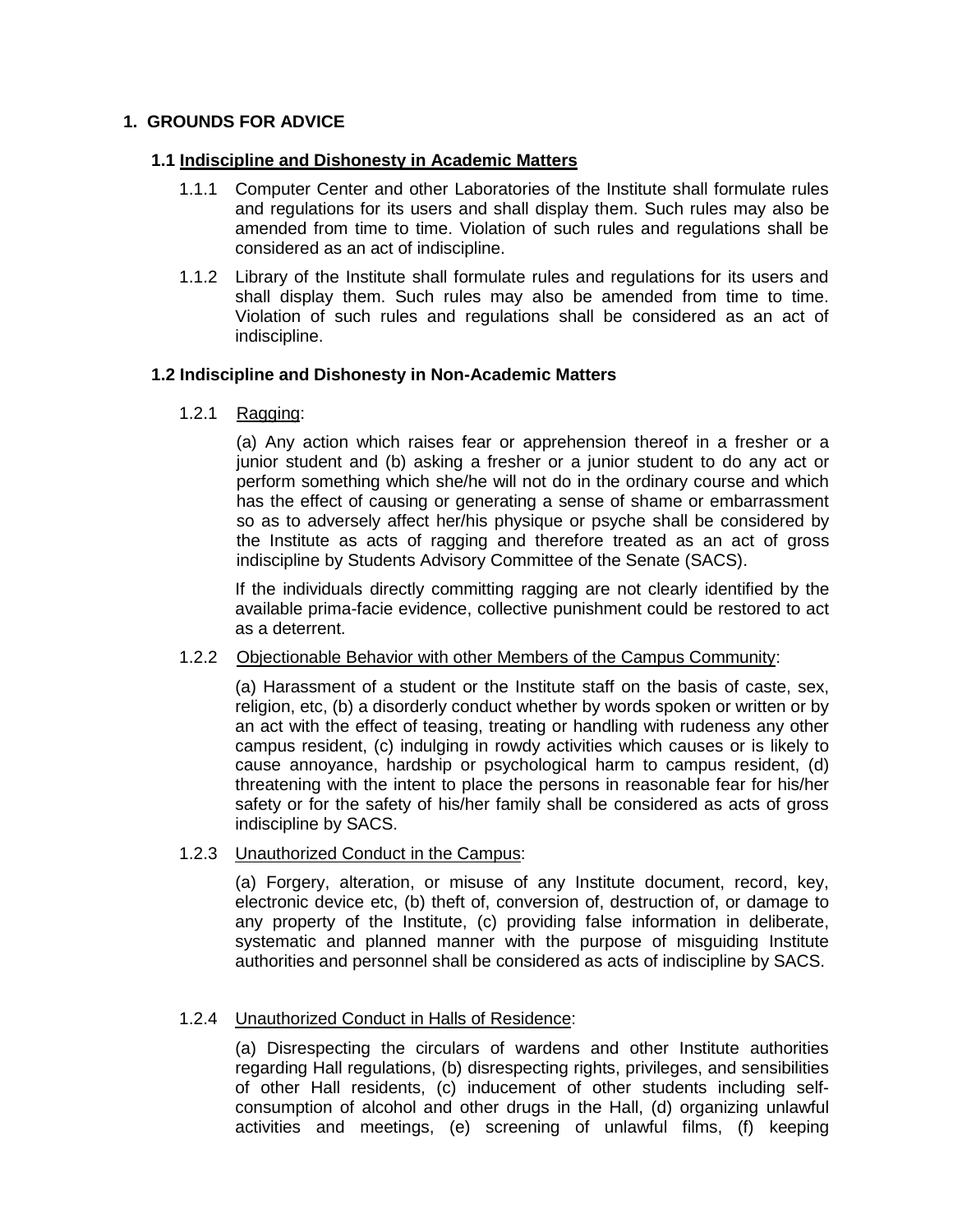unauthorized guests in the rooms and (g) damaging Hall property shall be considered serious offences either by Students Advisory Committee of the Hall of Residence (SACHR) or SACS for appropriate advice.

#### 1.2.5 Indiscipline in Gymkhana, its Various Activities/Events and other Organizational Matters:

(a) Disrespect to student bodies such as Students Senate, coordination committees, etc, (b) misconduct in various clubs and general events, (c) misbehaviour with participants coming from other colleges in events organized by Gymkhana or its clubs, (d) damage of Gymkhana equipments and facilities shall be considered as serious offences by SACS.

#### 1.2.6 Participation in events that Cause Disturbance of Peace in the Campus:

(a) Holding of unlawful demonstrations or assembly of students, without trying to settle down issues through discussions in meetings and (b) taking out procession shall be considered as acts of gross indiscipline by SACS.

1.2.7 Any other acts which are not mentioned above but are viewed as serious offences by SACS or SACHRs.

# **2. PROCEDURES FOR ADVISING DEFAULTING STUDENTS**

# **2.1 Committees and their Purview**

- 2.1.1 Bodies of the Institute that are authorized to advise and recommend disciplinary action(s) against defaulting student(s) shall be (i) Students Advisory Committee of the Senate (SACS) and (ii) Students Advisory Committee of the Hall of Residence (SACHR) for each Hall of Residence of students.
- 2.1.2 While the SACS shall be responsible for considering cases of indiscipline among students pertaining to (i) their overall and general activities, (ii) hostel level issues involving more than one Hall of Residence and (iii) major issues of indiscipline pertaining to a given Hall of Residence, SACHRs shall be responsible for considering cases of minor indiscipline pertaining to their own Hall of Residence. Thus SACHRs shall, more or less, act as sub-committees of the SACS.
- 2.1.3 In case of the complaint lodged to SACS regarding indiscipline during the conduct of an examination, SACS shall have no discretion in advising and making recommendation regarding the grade(s) to be awarded in the course(s) registered by the concerned student(s). The ultimate authority for awarding a suitable grade to students registered in a given course shall rest solely with the instructor in-charge(s) of the concerned course(s).
- 2.1.4 Students Advisory Committee of the Senate (SACS) shall comprise of
	- (a) Convener who shall be appointed by the Senate or the Chairman Senate,
	- (b) Head Counseling Service,
	- (c) Two wardens,
	- (d) A faculty member who is not a warden of any Hall of Residence,
	- (e) Two nominees of Students Senate,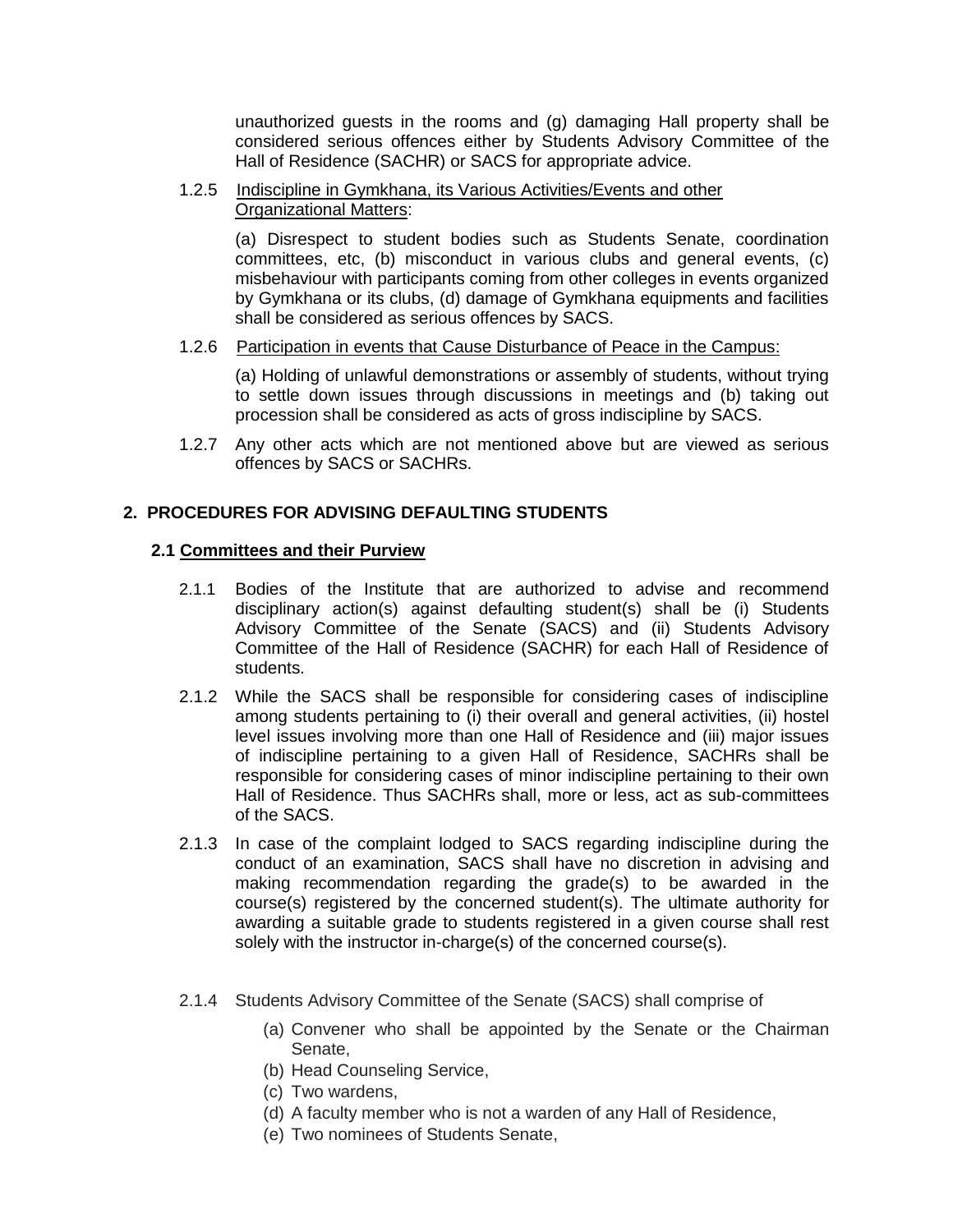- (f) UG Coordinator of the Counseling Service,
- (g) PG Coordinator of the Counseling Service.
- 2.1.5 SACHR for each Hall of Residence shall comprise of
	- (a) Warden In-charge of the concerned Hall of Residence (Convener)
	- (b) A member from the Council of Wardens
	- (c) A student nominee of the Counseling Service who shall be a resident of the concerned Hall of Residence

#### **2.2 Filing and Admitting a Complaint**

- 2.2.1 When an act of indiscipline has been committed by a student or a set of students, any member of the faculty, staff, and students body may file a complaint in writing with the Convener, SACS or the Convener, SACHR of the concerned Hall of Residence, as the case may be, within a reasonable time, stating the nature and circumstances of the alleged act of indiscipline.
- 2.2.2 After a complaint has been received, the Convener, SACS or the Convener, SACHR, as the case may be, shall make the preliminary examination of the case by collecting as many prima-facie details of the case as possible. Depending on the nature of the complaint and the prima-facie evidence collected by the Convener, she/he may call the concerned student(s) and may dispose off the case by issuing simple warning to concerned student(s) without calling the meeting of the concerned advisory body.
- 2.2.3 In case the lodged complaint is of serious nature and warrants discussion among the members of the concerned advisory committee, the Convener, SACS or the Convener, SACHR, as the case may be, shall convene the meeting, share the information collected with the members of the concerned committee and decide to admit the complaint for the necessary action.

# **2.3 Procedures Adopted by SACS/SACHR after Admitting a Complaint**

- 2.3.1 All efforts shall be made to hear the witnesses of the case/complaint directly before the Committee for the purpose of verifying the details of the incident.
- 2.3.2 If so required, the Committee may also solicit help from professional experts for determining the veracity of facts brought to its notice.
- 2.3.3 Student(s) against whom the complaint has been lodged shall be given a fair chance to defend her/his/their case before the Committee by giving her/him/them an advance notice, and if the need be, to present evidence and witnesses in her/his/their own defense. In doing so, the Committee members shall be required to take utmost care in ensuring that the student(s) concerned are not psychologically harassed or threatened with undesirable consequences to her/his/their academic programme.
- 2.3.4 During the course of hearing, i.e. till it is completed, members of the committee may ask questions at any point, seek additional materials or testimony, visit any relevant location, recall or review evidence or testimony provided earlier, and in general seek to obtain information relevant to the case from any source.
- 2.3.5 During the course of investigation and hearing of the complaint, the Committee and its members shall be required to maintain utmost confidentiality about the deliberations made in its meetings.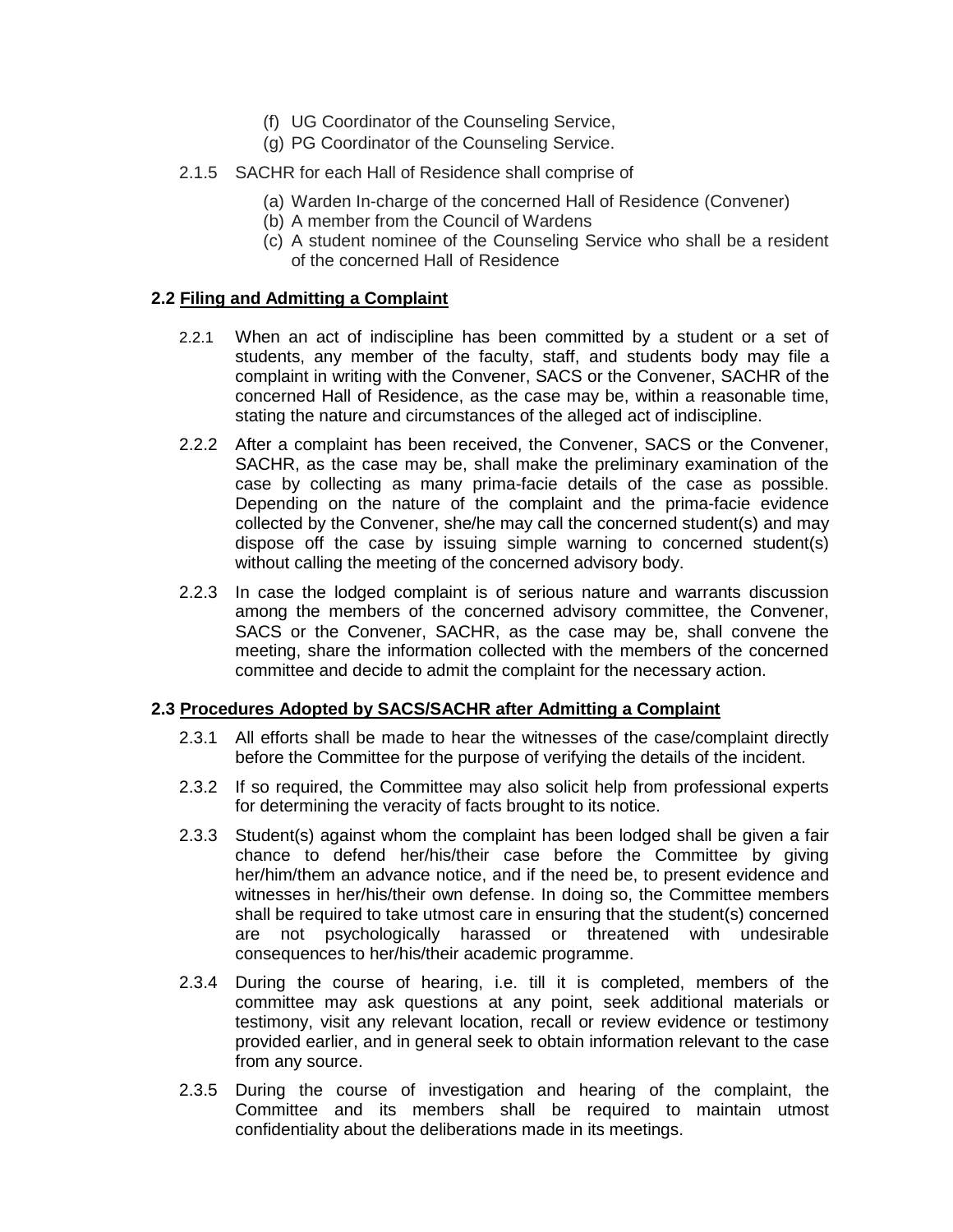2.3.6 At the completion of the hearing, the Convener shall make summary remarks on behalf of the committee and shall close the hearing.

# **3. ADVICE: ITS NATURE AND MODES**

#### **3.1 Method of Arriving at the Recommendation**

- 3.1.1 By keeping the seriousness of the violation committed by the student(s) in mind, the SACS or the SACHR, after completing the enquiry of the case, shall recommend the appropriate advice for student(s) concerned for its implementation.
- 3.1.2 At least  $2/3^{rd}$  of the members of the Committee shall be required to be present in the meeting of the Committee in which the final view of the incident is to be taken.
- 3.1.3 All efforts shall be made by the Convener of the Committee to reach a consensus regarding the nature of advice to be given to concerned student(s). However, if the same is not possible, the decision shall be taken by the simple majority of those who are present in the meeting.
- 3.1.4 If there is a split in the opinion regarding the nature of advice to be given to concerned student(s), any member from the minority shall be entitled to give a *note of dissent* in writing. A note of dissent, if given, shall be required to be annexed with the recommendations made by the Committee.

# **3.2 Possible Modes of Advice by SACS**

- 3.2.1 In making its recommendation, the SACS shall give specific thoughts to consider the following aspects pertaining to the advice to be given to concerned student(s): (a) How does the advice given to the student(s) help an introspection by her/him/them regarding her/his/their action in the alleged incident? (b) What is likely to be the effect of the action taken by the Institute on other students? Will it force them to refrain themselves from indulging in such or similar incident(s)/action(s)? and (c) Does the advice given to the student merely affect the parents without causing any serious influence on the defaulting student(s)?
- 3.2.2 As recommendation regarding a given case, the SACS may advise the following or any other or a combination thereof:
	- 3.2.2.1 Warning:

Warning, the mildest form of the advice, shall be a formal admonition issued in writing to the concerned student(s) with the expectation that the concerned student(s) shall be able to refrain herself/himself/ themselves from any future violation.

3.2.2.2 Community Service

For incidents involving vandalism, ragging, etc, in which a student often indulges and is not able to understand on her/his own the impact of her/his action on other students/system, she/he may be advised to undergo a Community Service for a specified duration of time. However, the advice regarding the Community Service shall be so designed that the student is forced to introspect into her/his behaviour with the objective of refraining herself/himself from objectionable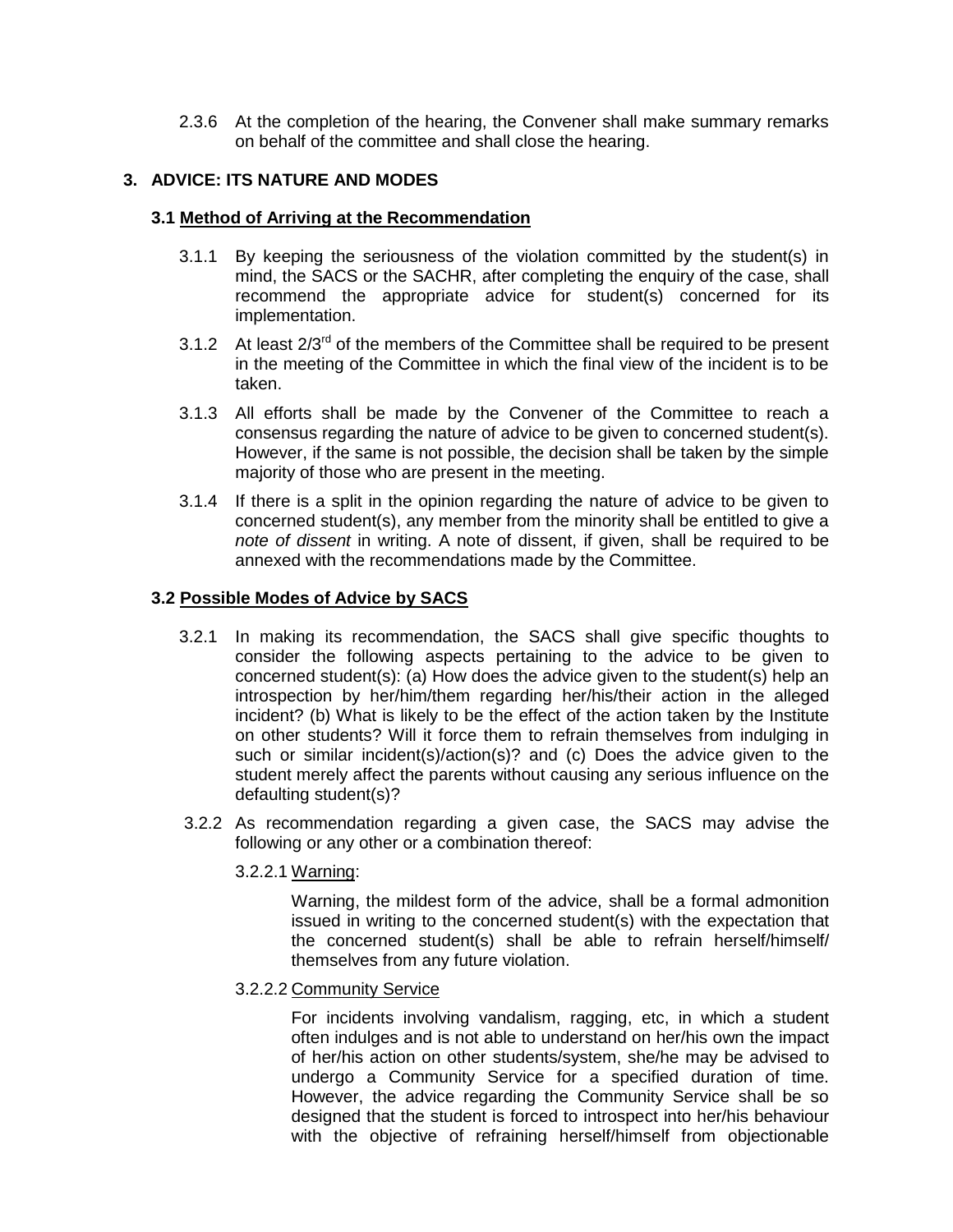actions in future. The advice shall not involve heavy physical exertion during its implementation.

3.2.2.3 Restitution

In order to compensate partly or fully for the damages, loss of properties belonging to the Institute or the Hall of Residence, a student may be advised to pay a charge towards restitution. In such a case, the Committee shall also fix a time limit within which the amount is to be paid by the defaulting student(s).

3.2.2.4 Fine

The Committee may advise imposition of a refundable or a nonrefundable fine of an appropriate amount. In such a case, the Committee shall also fix a time limit within which the amount is to be paid by the defaulting student(s).

#### 3.2 2.5 Disciplinary Probation (DP)

Disciplinary Probation (DP) shall be a status imposed on student(s) for a specified period of time during which she/he/they shall be required to demonstrate a conduct conforming to Institute norms and value system.

Conditions restricting privileges or eligibility for participating in otherwise normal student activities, such as contesting an election for a post of Students Gymkhana or Hall of Residence, holding the coordinatorship of a club, membership of a committee of the Institute, etc, may also be imposed during the period of the Disciplinary Probation (DP). In case, the concerned student is holding an elected or nominated post and is to be placed on the Disciplinary Probation, she/he shall be required to resign from the post immediately.

Misconduct during the probationary period or violation of any conditions of the probation may result in further disciplinary advice.

#### 3.2.2.6 Debarring from the Students Placement Cell of the Institute

The SACS may advise the non-registration of a defaulting student from the Students Placement Cell of the Institute. In such a case, the student shall not be eligible for applying for her/his placement in companies organized by the Institute.

#### 3.2.2.7 Suspension from the Programme

The SACS may advise the suspension of student status of a defaulter for the specified period of time. The specified period of time shall be the remaining duration of the semester in which the advice is given and may include subsequent semester(s).

The student(s) put on suspension shall be required to vacate the hall within the specified time limit. She/he shall also be debarred from using Institute facilities such as the Library, Computer Center, laboratories, etc during the period of her/his suspension.

The fee paid by the student for the semester in which student status for her/him has been suspended shall not be refunded / adjusted with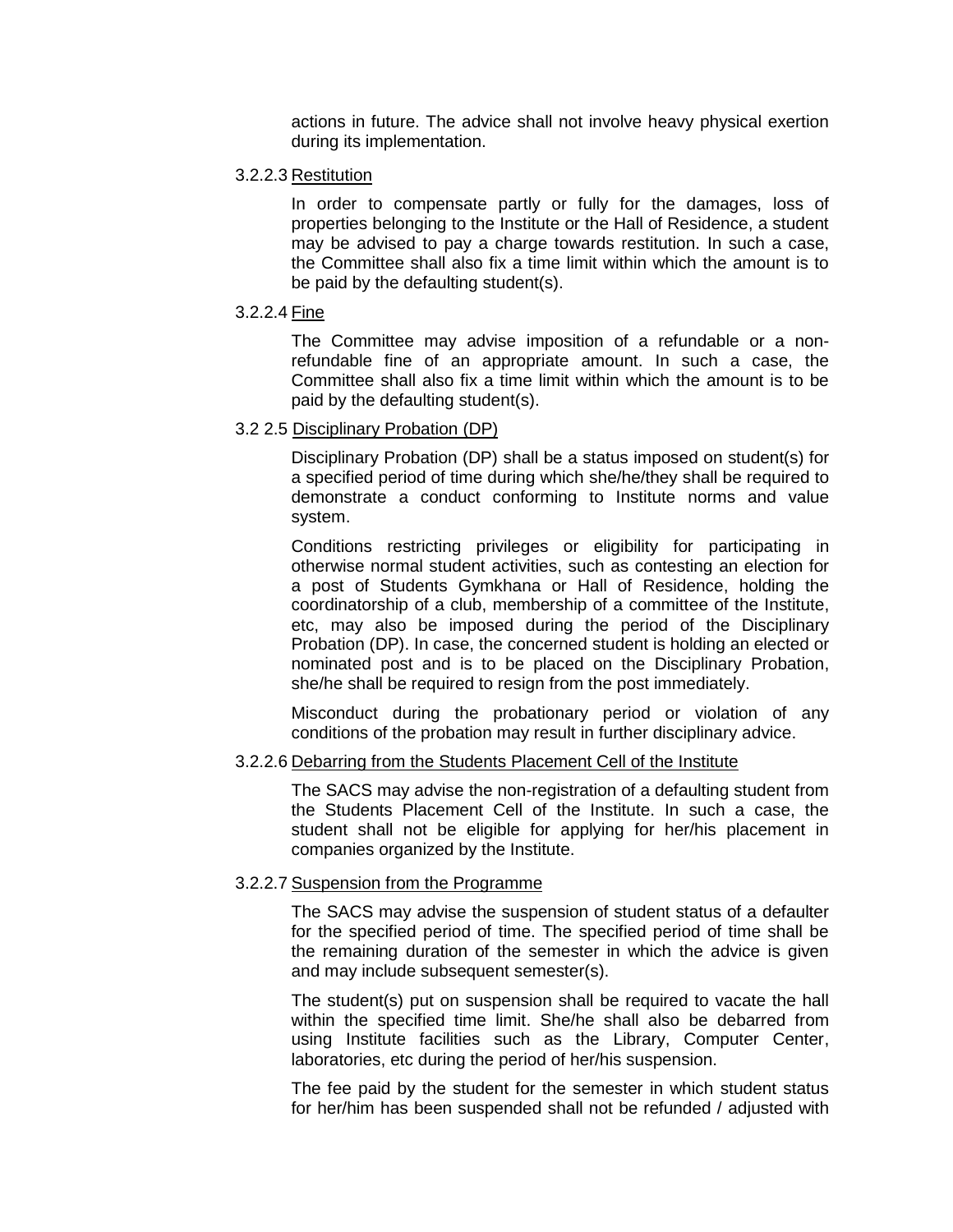the fee to be paid in the next semester in which she/he will be required to register.

3.2.2.8 Withholding of Degree

The SACS may advise withholding of the degree of a defaulting student for a specified period of time. No *provisional certificate*, stating that all academic requirements of the programme have been completed by the student, shall be issued to the concerned student(s) during such a period.

3.2.2.9 Expulsion

The SACS may advise the permanent termination of student status from the Institute.

#### **3.2 Possible Modes of Advice by SACHRs**

Modes of advise admissible by SACHRs shall be (i) Warning [Section 3.2.2.1], (ii) Community Service [Section 3.2.2.2], (iii) Restitution [Section 3.2.2.3] and (iv) Fines [Section 3.2.2.4].

# **4 IMPLEMENTATION OF ADVICE**

# **4.1 Advice Given by SACHRs**

- 4.1.1 Convener of SACHR shall submit its committee's recommendation for approval, along with the note of dissent, if any, to the Convener SACS who may either herself/himself approve the same or may send them to the Chairman Senate for approval.
- 4.1.2 If the Chairman Senate or the Convener SACS are of the opinion that all the facts relating to a complaint have not been fully taken into account, they shall have the right to send the recommendations back for reconsideration to the Convener SACHR of the concerned Hall of Residence. In such a case, the Convener SACHR will reconvene the meeting. The SACHR shall review the case in light of fresh evidence provided and may make fresh recommendations.
- 4.1.3 Till the recommendations of the SACHR are approved, all members of the Committee shall maintain an utmost confidentiality regarding the recommendations made.
- 4.1.4 After recommendations on a given case are approved, Convener SACHR shall call the concerned student(s) within ten days after the approval has been received and advise them on their future course of action.

# **4.2 Advice Given by SACS**

4.2.1 Convener of SACS shall submit its committee's recommendation for approval, along with the note of dissent, if any, to the Chairman Senate for approval.